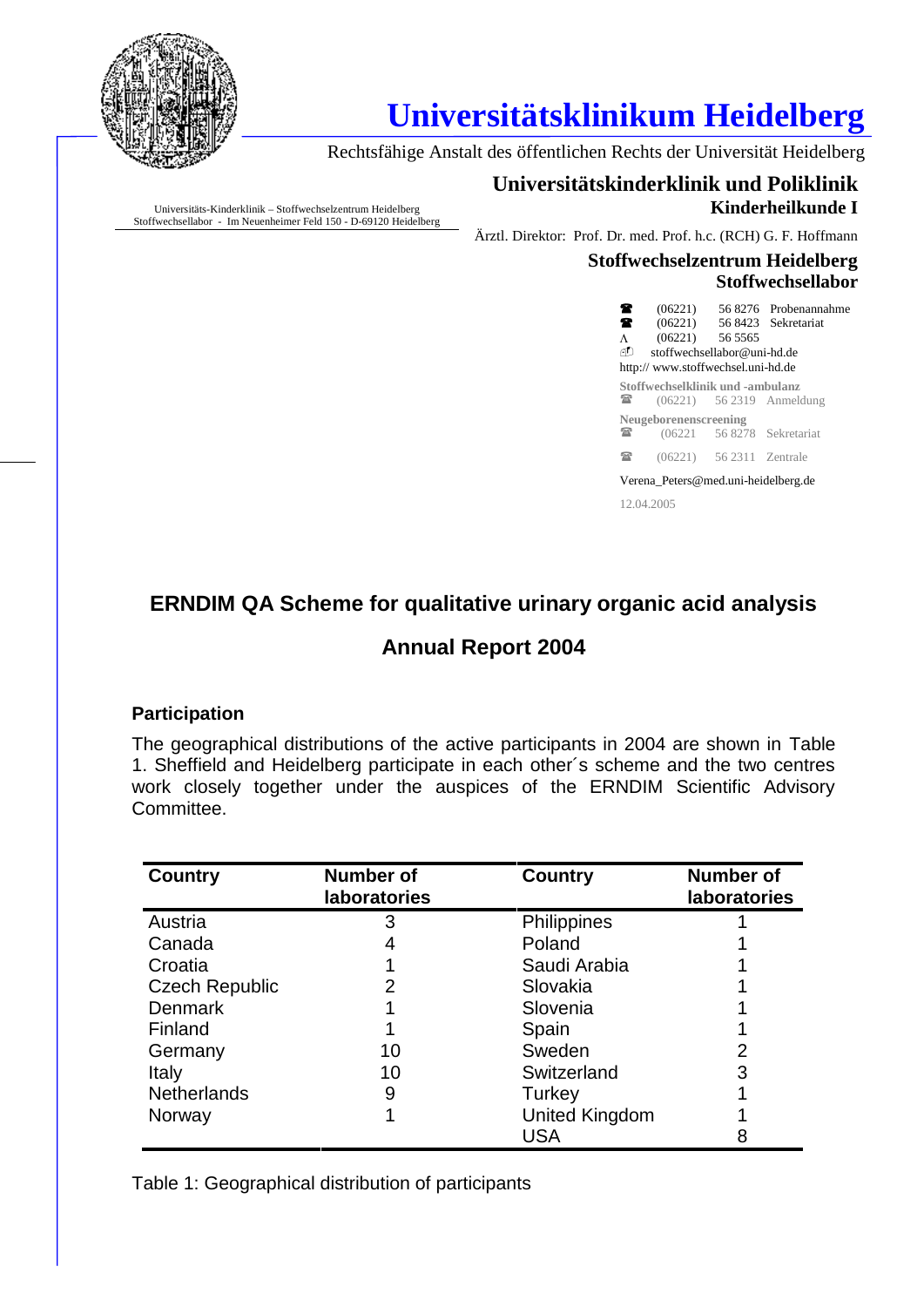#### **Samples and results**

Three sets of three samples (total 9; sample number 124-132) were distributed to 62 laboratories. 44 laboratories returned results to the first and second circulation and 42 returned results to the third circulation. This time, all laboratories answered at least once.

| Circulation                      | Number of returns    |
|----------------------------------|----------------------|
| 1. circulation<br>2. circulation | 57 (92%)<br>55 (89%) |
| 3. circulation                   | 54 (87%)             |

Table 2: Receipt of results

#### **Shipment of the samples**

Last year we sent out the samples for all three circulations together. This is only for organisation reasons and keep the costs for participating in this scheme as low as possible. Some laboratories reported all three circulations together. **The idea of the scheme is to measure the samples evenly spread over the year and report the results near the closing date!**

| Table 3: Distribution of scores for individual samples (laboratories making returns) |  |
|--------------------------------------------------------------------------------------|--|
|--------------------------------------------------------------------------------------|--|

|            |                        | $-2$           | 0              | 1              | $\mathbf{2}$ |
|------------|------------------------|----------------|----------------|----------------|--------------|
| Sample 124 | Normal pattern         | 4              | $\overline{0}$ | $\overline{0}$ | 53           |
| Sample 125 | Mevalonic aciduria     |                | 0              | 0              | 56           |
| Sample 126 | Normal pattern         | 3              | 1              | 6              | 47           |
| Sample 127 | Propionic acidemia     | 1              | $\mathbf 0$    | $\mathbf 0$    | 54           |
| Sample 128 | Methylmalonic aciduria | $\overline{0}$ | 0              | $\mathbf 0$    | 55           |
| Sample 129 | Normal pattern         | 1              | $\overline{0}$ | $\mathbf 0$    | 54           |
| Sample 130 | Normal pattern         | 1              | $\overline{0}$ | $\mathbf 0$    | 53           |
| Sample 131 | Isovaleric acidemia    | 0              | $\mathbf 0$    | 1              | 53           |
| Sample 132 | Normal pattern         | 1              | $\overline{0}$ | 0              | 53           |
|            |                        |                |                |                |              |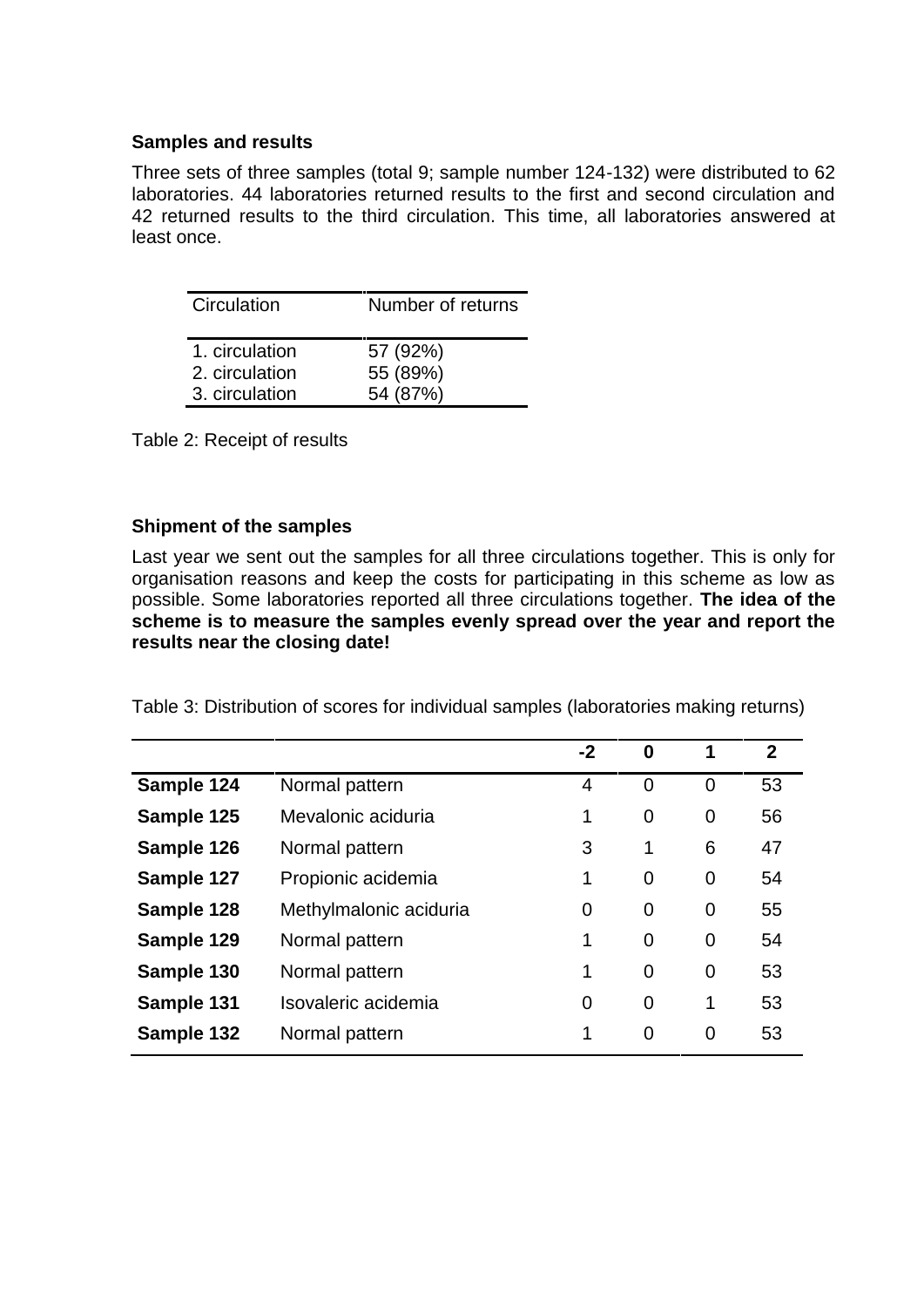### **Scoring scheme**

Individual returns for each sample were scored on the scale

- 2 Correct/satisfactory
- 1 helpful but incomplete
- 0 unhelpful
- -2 misleading

Most active laboratories diagnosed correctly all five diagnosis. Mevalonic aciduria, propionic acidemia and isovaleric acidemia were correctly identified by 98%, the diagnosis of methylmalonic aciduria was found by all participants and 94% of the acitive participants correctly identified glutaric aciduria type I.

The four urines from the healthy controls showed a larger spectrum of possible interpretations. Samples 124, 129 and 130 were reported as (essential) normal from most participants (84%, 91% and 98%) but sample 126 was only reported from 49% as (essential) normal. The reason for this interpretation is certainly the high amount of lactate in the urine.

#### **Comments on performance**

The participants cumulative scores are shown in diagram 1 and in table 4. Cumulative scores are the scores for the whole year 2004. Thirty-seven participants (60%) got full marks!

The poor performance of some laboratories scoring less than 10 this year is due to missing returns. Seven laboratories only returned 2 distributions and three laboratories only returned 1 distribution for the whole year.



Diagram 1: Total scores 2004